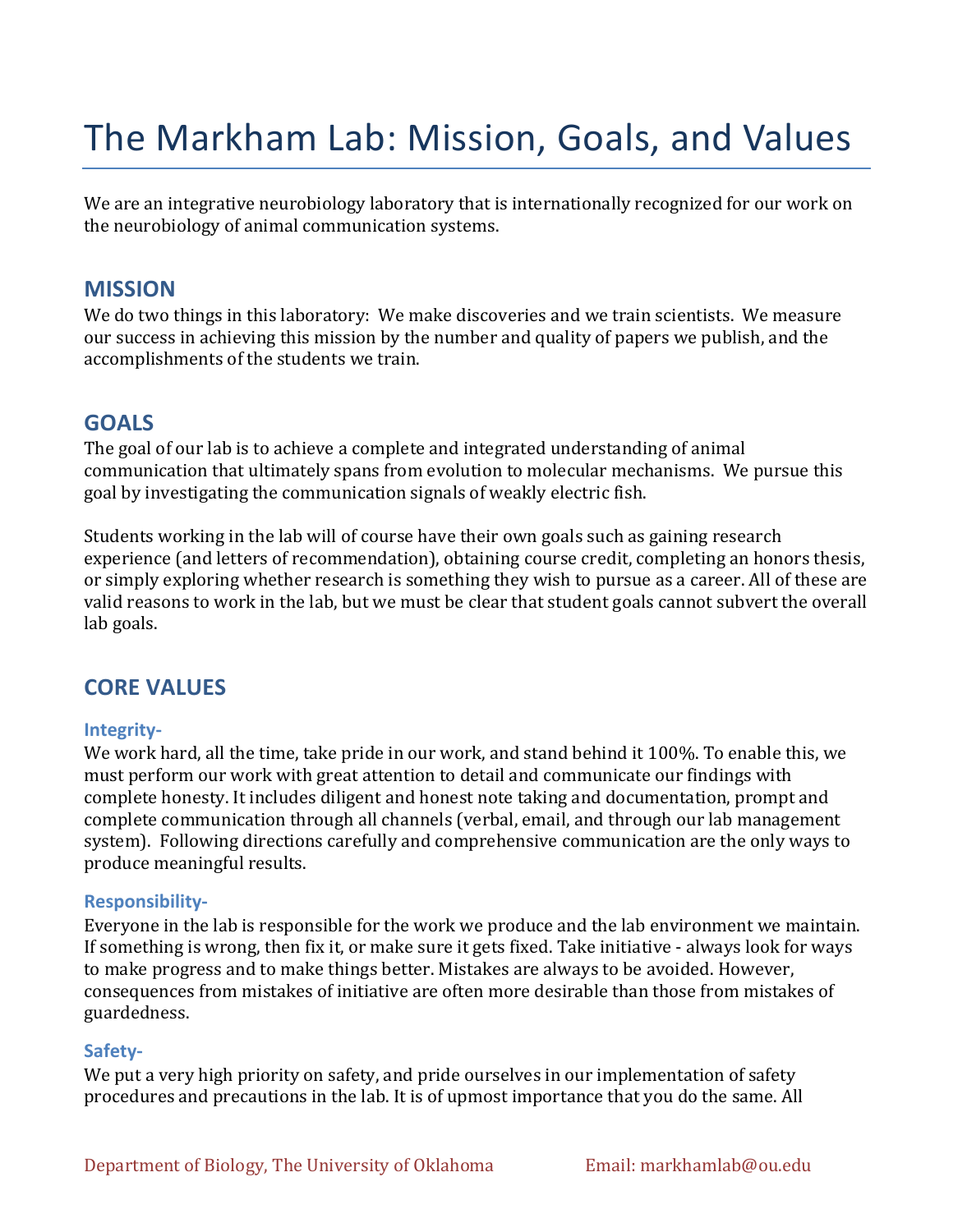members of the lab are required to undergo University and lab specific safety training when they enter the lab, and at yearly intervals thereafter. You must read and understand the safety measures needed for every experiment and procedure in the lab and follow safety guidelines at all times. Always ask for clarification at any time that you are unsure of the correct procedures.

## **Respect-**

All the work we do is of importance, and all members of the lab are important. Therefore, we require respect for others, the lab, and yourself at all times. Respect for the lab includes keeping an orderly environment, picking up after yourself, and ordering supplies when they are low. Respect other students by staying out of any restricted areas, such as a graduate student's bench, and by asking for help when you need it. Respect the lab manager and PI by being prepared for work each day, keeping appointments, and notifying promptly when you will not be in lab. Respect yourself by knowing your role in the lab, learning to work independently, asking for help when you need it, and balancing your time so that you can be effective when working in the lab. Respect your health and others' by taking time off when you are sick, and not re-entering the lab until you are symptom free for 24 hours, un-medicated.

# **EXPECTATIONS**

## **Time**

The most important ingredient for your success is the time that you spend in the lab. Something you must learn and plan around is that science does not care about your weekends or holidays. You may be required to work during the weekend or over a holiday. Time in lab must be well spent. Merely being present in the lab is not enough; you must be doing work to progress.

Time management is an essential skill for anyone doing lab work, especially students. You will need to be able to balance your schedule and your lab work. You may have periods of time where you are waiting for a procedure to finish. It is acceptable that you spend that either in class or you can work on non-lab work during that time. This must not interfere with your progress, however. The time between experimental steps is a great time to work on your understanding of your project through reading the literature. You may need to schedule you experiments such that the procedures fall in between class and other obligations. We ask that you do your best to ensure that you are progressing in a timely manner.

The training that new students receive during their first weeks in the lab is absolutely crucial to their development. Therefore, we ask that those entering the lab commit to a full summer of work, or a full December intersession upon entering the lab. This will enable you to become fully trained. We require at least 20 hours per week in the summer or winter intersession, during normal business hours. You must keep to your schedule once it is set and communicate any absences with the lab manager. During the school year, we understand that you might not be available during normal working hours, but we do expect you to spend at least 10 hours per week in the lab. We expect that you will become increasingly independent of the lab manager. As your skills develop, it will be possible, and often necessary, that you spend time in the evenings or during the weekends working in the lab.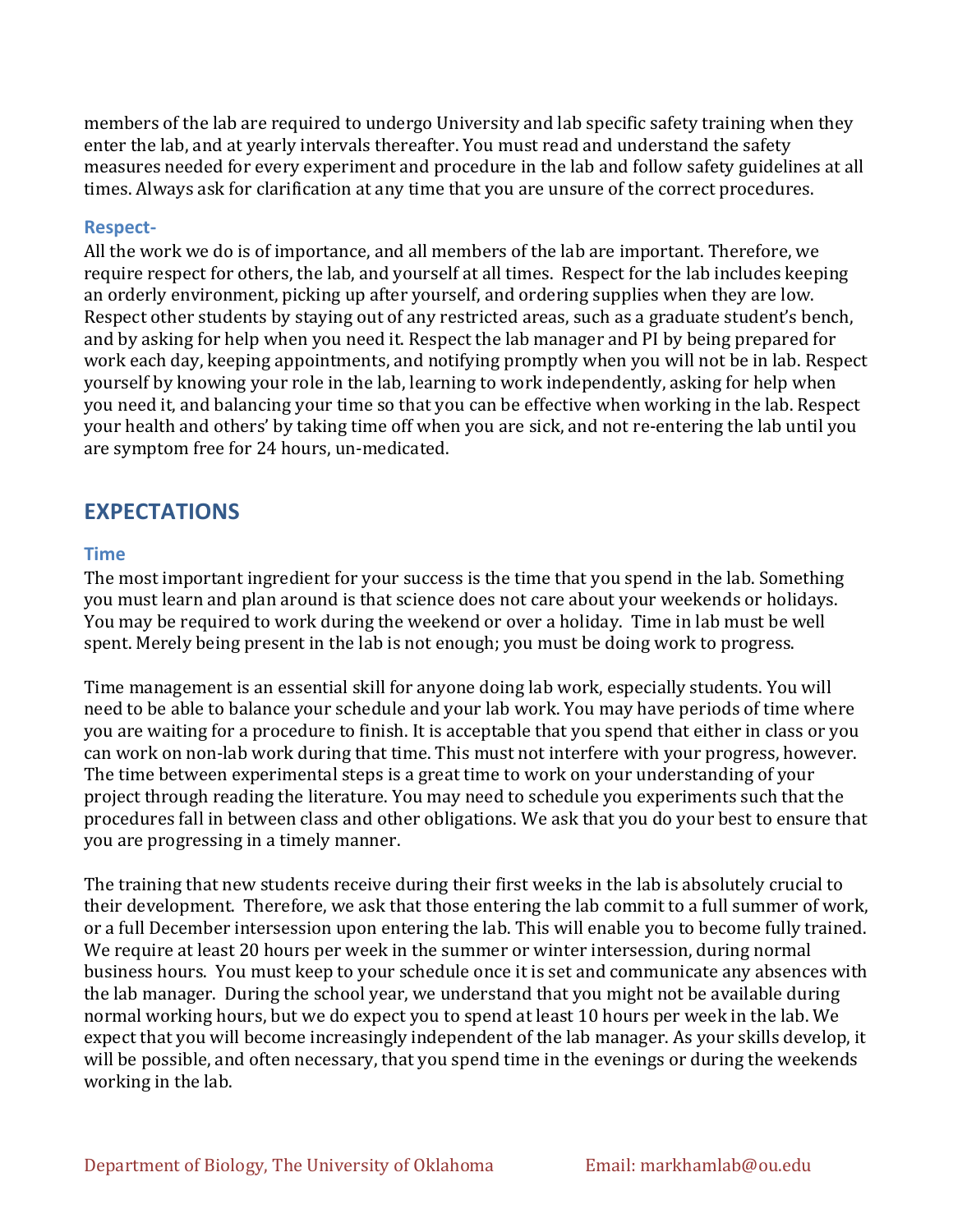## **Communication**

We demand total communication from all members of the lab. This includes honest note taking, checking email regularly, replying to emails promptly, and attending meetings. We use a digital lab management system, which will be different from your typical lab notebook. We still expect, however, rigorous note keeping from each member. This is how we communicate our progress. We will be communicating through this system as well, with task assignments and comments to experiments. You are expected to reply promptly to these communications.

## **Sick Policy**

We expect hard and thorough work. To produce this, you must be in good health. Symptoms that need to stay out of the lab include fever, vomiting, and diarrhea. Please seek medical attention, and contact the lab manager as soon as you know that you will be absent. We do not typically require a doctor's note, but will ask for one if absence becomes an issue. You need to contact the lab manager so that she can make arrangements for your work to be completed during your absence. You may return to lab once you are symptom free (without the aid of medications such as fever reducers, etc.) for 24 hours and you have been on antibiotics for 24 hours (if they have been prescribed). This policy is in effect to ensure that you are fully recovered and to prevent the spread of illness to others.

## **Severe Weather Policy**

In the spring, severe weather is a concern in Oklahoma. We will have the weather radio turned on at all times from March until July. We ask that all members of the lab heed the warnings from the weather radio and local authorities. In the event that a tornado warning is issued and/or the local sirens are sounded, all personnel must evacuate to the basement of this building, Richards Hall.

## **Data Ownership and Sharing Information**

Data produced in the laboratory is owned by three entities: the University (sponsoring organization), the funding agency, and the PI (Dr. Markham). The PI solely holds the right to use and publish data. In a typical paper based lab, we would make a statement here about how original copies of all notes must be stored in the lab and not removed. As we use an Internet based lab managing system, this is no longer an issue. However, we still require that all information concerning your laboratory work not be shared outside of our lab.

## **Professionalism**

We believe that working in the lab should be fun; at the same time we do expect a level of professionalism out of every member. You are expected to communicate any absences, keep appointments, and stick to your schedule. When we are out in the community in a professional capacity, remember that you represent our lab, the University of Oklahoma, and science as a whole. You are expected to conduct yourself in a professional manner, keeping meetings, communicating effectively, and spending your time appropriately. These are easily accomplished when you adhere to the core values of the lab.